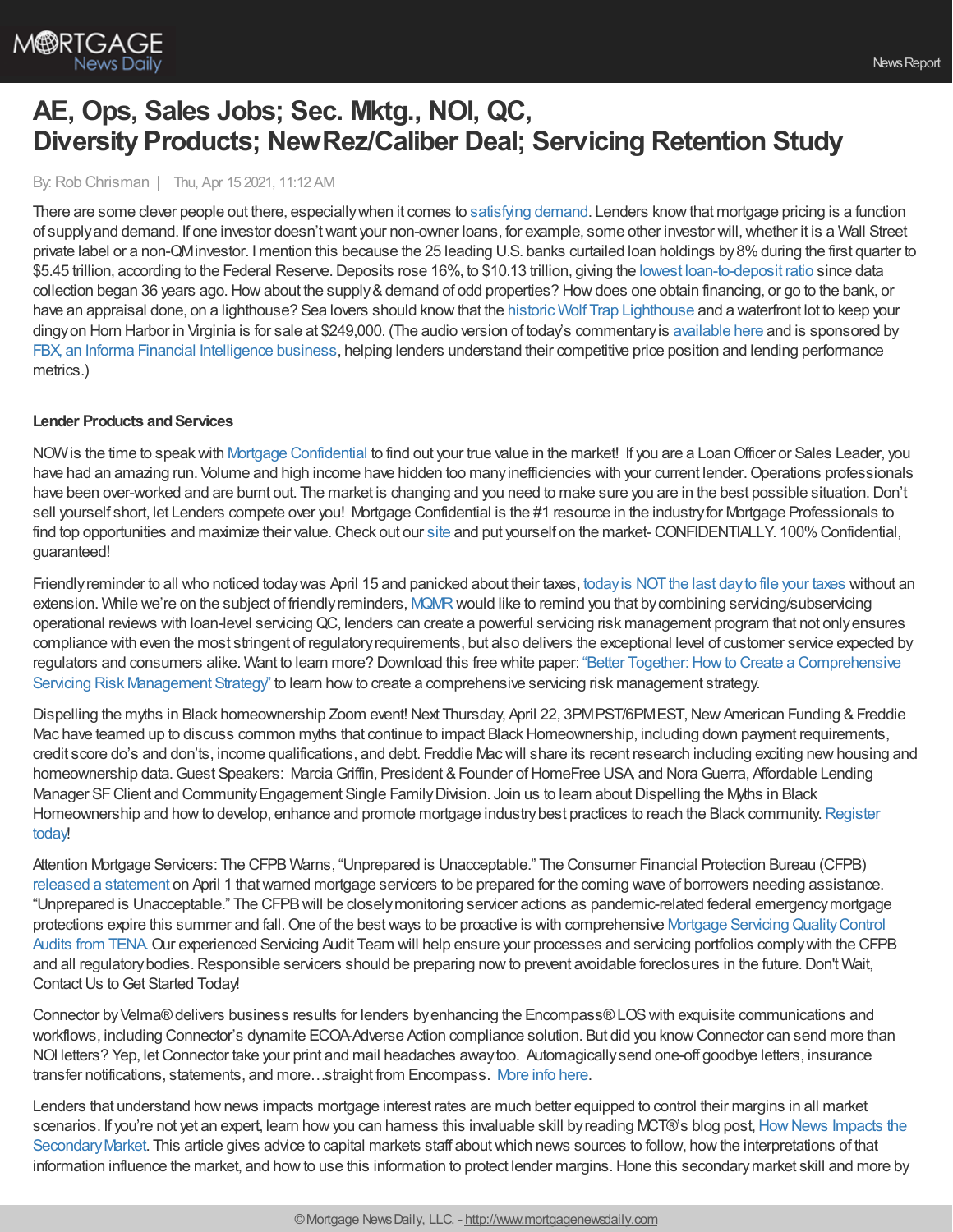# M®RTGAGE News Daily

tapping into MCT's [comprehensive](https://mct-trading.com/learn/?utm_source=Chrisman%20Blurb%204.14.21&utm_medium=Chrisman&utm_campaign=How%20News%20Impacts%20Secondary) Learning Center. There you'll find mortgage industry information compiled in the form of webinars, whitepapers, market commentaries, and more! New content is regularly emerging as quickly as new insights and industry trends. Sign up for MCT's newsletter and weekly MBS market commentary to stay abreast of how news can affect your business.

#### **Link Between Servicing and Borrower Retention**

Servicing retention rates across the mortgage industrywere just 18 percent last year. Retention rates drop significantly after the first three of the loan's life, indicating that the lender and the loan officer quicklyfall out-of-sight, out-of-mind. In his April Customer Experience Tip, MortgageSATDirector Mike Seminari suggests three ways lenders can connectwith their servicing borrowers and increase retention. "Servicers would be wise to create on-going communication with borrowers to nurture the relationship forged during the initial origination process," says Seminari. "For those lenders who purchase Mortgage Servicing Rights (MSR), it's equallyimportant to create dialogue with the borrower during the on-boarding phase and [continuallythroughout](https://www.stratmorgroup.com/mortgagesat_tips/what-can-lenders-do-to-retain-more-of-their-servicing-portfolios/) the newrelationship." Don't miss," WhatCan Lenders Do to Retain More of Their Servicing Portfolio?"

# **M&A**

Many in the industry figured that Caliber needed to do something, and that NewRezwants mortgage servicing rights (MSRs). As one industryleader emailed me, "Deep capital and a strong origination platform are never a bad combination." Itwas announced that in the 3rd quarter (sometime between Julyand September) New Residential Investment Corp. (NYSE: NRZ; "New Residential" or NewRez) will acquire Caliber Home Loans, Inc. from an affiliate of Lone Star Funds.

What is the company worth? The purchase price to tangible book is at a 1.0x multiple, and with it comes \$141 billion of UPB of MSRs.

There were the usual platitudes. "Over the years, Caliber's experienced team has built a differentiated purchase-focused originator with an impressive retail franchise and solid track record in customer retention. The combination of NewRez and Caliber's platforms will create a premier financial services companywith scale, talent, technologies, and products to accelerate our mortgage companyobjectives and generate strong earnings for our shareholders. With this acquisition, we have significantly strengthened our capabilities to perform across interest rate environments." "Our combination of strategies will allowus to accelerate our leading position in purchase lending, growour digital direct to consumer and broker initiatives, and further propel our retail franchise. As we leverage our digitization investments,we will make the entire mortgage process faster, easier, and more efficient. We are thrilled to have the opportunityto deepen our customer relationships, expand our customer reach and provide more industry-leading products and options to our customers."

Caliber has heft, having funded \$80 billion in 2020, owning a \$153 billion (630,000 customers) servicing portfolio, having a recapture rate of 54 percent,with both retail,wholesale, consumer direct, and correspondent divisions. It had 2020 pre-taxincome of \$891 million and a return on equity of 53 percent.

New Residential will pay a cash consideration of \$1.675 billion, or approximately 1.0xexpected tangible book value at closing1, to acquire Caliber. That kind of scratch isn't just sitting in the bank. NewRezwill use existing cash and available liquidity on the New Residential and Caliber combined balance sheet as well as a mixof equityand the sale of certain investment securities.

Garth Graham, Senior Partner with the STRATMOR Group, well known for its M&Awork, sent me a note. "Like many in the industry, I woke up to the big news that the New Rez purchase of Caliber was announced. My slow day got very busy. Like the G Rate / Stearns deal (from last month!), this one is a big IMB buying a big IMB, and is yet another step in New Rez's climb up the leader boards. What's also interesting is both companies were established in all four primary channels, although New Rezhas a much more active JV channel within retail. In any case, this is a true consolidation playof a large originator and servicer getting much bigger bystroking one big check. Myphone was ringing today, as potential sellers of all sizes ask the big questions such as 'what does this mean to me' and that is the right questions to ask, and something we should all think about, until the next big deal hits. Based on our pipeline, there are certainly more deals coming."

#### **Wholesale Chatter**

WE Lending, with licenses in 25 states, has launched a wholesale division led bynational Wholesale Sales Director, Tiffaney Mason." In my30 years of Mortgage experience, I have witnessed both negative and positive practices in our industry. We [Lending](http://www.mortgagenewsdaily.com/controlpanel/blogs/welendingwholesale.com) is giving my amazing team and I the abilityto lead and build around the best of those practices. We are focused on the broker's and the borrower's experience as our top priority." (To become an approved broker, or to join WE as an AE, visit WE Lending contact Tiffaney Mason (949-680-4157.)

Mountain West Financial Wholesale is reversing policies thatwere put in place temporarilyin 2020. The following changes will be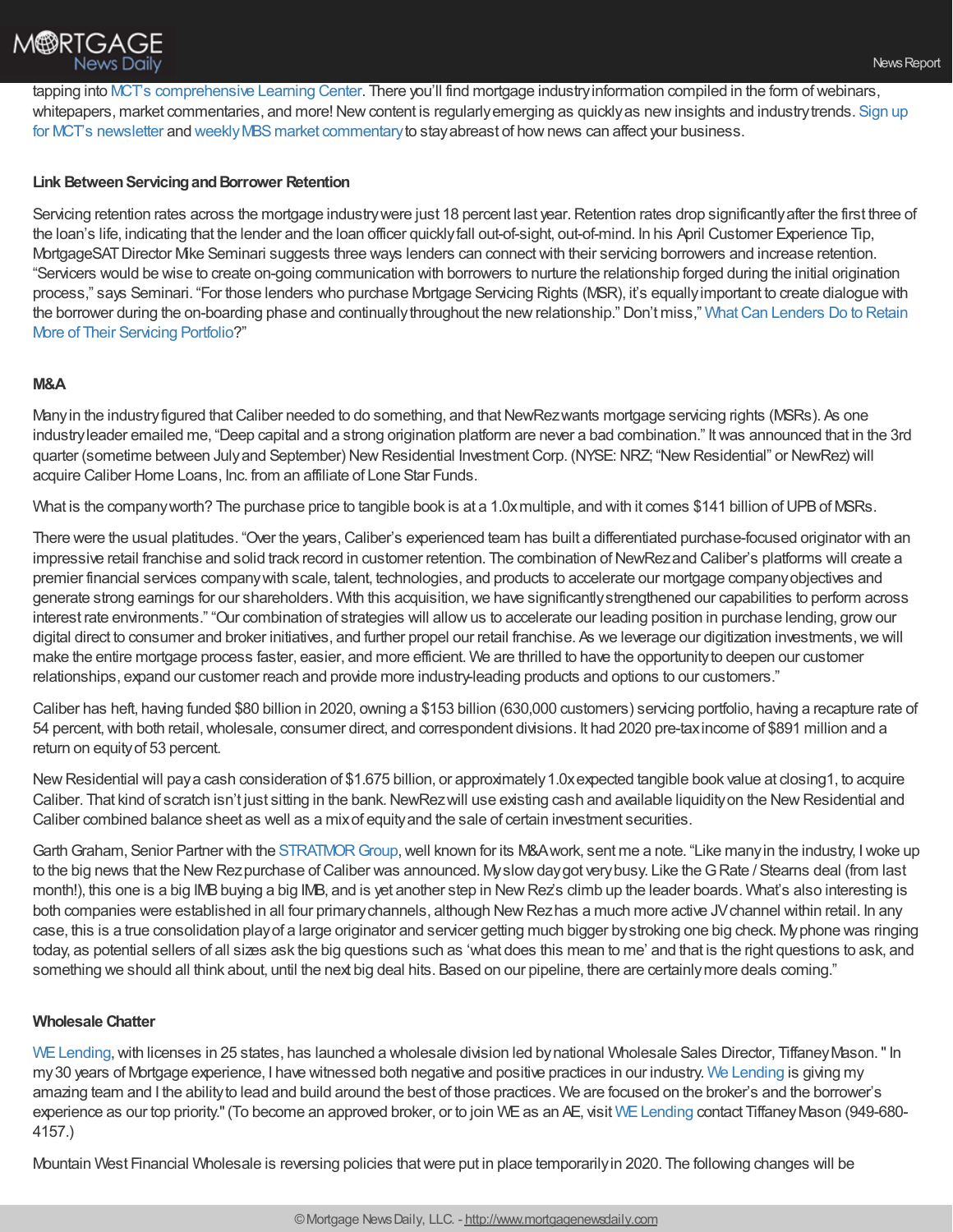

implemented immediately: Allowing all lock periods on all loans at anyloan status including great pricing on 15-daylocks (not applicable on some specialtyprograms, as per Lock Policies), and returning the default lock period in the pricing engine to 30 days (effective for all newsubmissions).

PRMG's Product Update 21-15 includes information on the removal of Removed Bank VOD requirement for 2-4 unit properties located in the State of New Jersey, updated seasoning for cash out transactions for loans with DU approvals, information on condo project review waiver, and USDAupdates.

## **Capital Markets**

Fannie's trading desk announced that, "Effective June 1, all whole loans secured byinvestment properties must be purchased against the Investment Property commitments in Pricing & Execution-Whole Loan® (PE-Whole Loan). Loan Delivery will allow whole loans for investment properties to only be delivered against a 30yr or 15yr investment property PE-Whole Loan commitment. If an investment property loan is delivered against another commitment type (e.g. 30-Year Fixed Rate, 30-Year Fixed Rate - 110k MaxLoan Amount, etc.) a fatal edit will occur."

Treasuries and MBSprices ended the midweek session on a mixed note in a narrowrange,with investor eyes on the comments of the numerous Fed speakers on the day. Fed Chairman Powell said most FOMCofficials do not expect a rate hike until 2024 **andnotedthat the central bank expects totaper its bondpurchaseswell before raisingthe fedfunds rate.** That came as the Fed's Beige Book for April noted an acceleration in activityto a moderate pace with strengthening in consumer spending. Tourism improved, auto sales grew, and the services sector strengthened. Employment growth was described as modest to moderate in most Districts. Many Districts reported moderate price increases while some Districts saw more robust price growth.

"Trader talk," behind the scenes about price action, revolved around the tightening of 2.5s from the powerful Fed/supplytechnicals for the remainder of April along with substantial new quarter domestic bank demand. Relative to March averages, there has been an approximately 15 percent decline in origination combined with a 13 percent up-tick in purchases per dayrelative to the previous schedule. Additionally, the recent bank earnings commentary, regarding the still weak levels of loan demand, seems to have increased confidence of continued heavy bank involvement in the coming months. Dealer reluctance remains when it comes to adding any type of shorts into and around the Fed operation demand. The takeaway: **this monthwill be lookedback uponas anopportunitytohave lightenedMBSexposure.**

It's a busy economic calendar today. We've already kicked off with a bang, seeing retail sales for March (to the moon at +9.8 percent month over month), weekly jobless claims (great news at 576k, down from 769k, continuing claims 3.7 million) as well as regional Fed surveys from both NewYork and Philadelphia (50.2) for April. Later this morning brings March industrial production and capacityutilization, the NAHBHousing Market Indexfor April, Freddie Mac's PrimaryMortgage Market Survey, and remarks from three Fed presidents. **Today's Fed MBSpurchases are tiedfor the smallest onthe current schedule at \$4.6 billion**over two operations across UMBS30 2 percent and 2.5 percent and UMBS15 1.5 percent and 2 percent. We begin the day with Agency MBS prices up/better by .125 and the 10-year yielding 1.60 after closing yesterdayat 1.64 percent.

#### **Employment, Promotions, and Hires**

Leading non-QMlender Angel Oak Mortgage [Solutions](http://www.angeloakms.com/) has added to its impressive roster of Account Executives yet again due to the increasing demand for non-QM. Recently welcomed were the following experts to the Angel Oak family: Christy Razwick-Best, San Antonio, George McGrath, Wilmington NC, Rex Tolentino, DE, Robert Hernandez, Northern CA, Jeanne Kruss, Chicago, Ted Sarko, OH, Carl Mowdy, Eastern TN,Raul Naranja, Inside Sales, and Kendra Cutuli in Southern CA. Theyare readyto help originators with quick and easysolutions using non-QM. And Angel Oak isn't done as it continues to add AEs and Operations staff. See [JoinAngelOak.com](https://recruiting.ultipro.com/ANG1001/JobBoard/b4780aa2-b465-c039-b3af-bec7dad8eb3b/?q=%2522angel+oak+mortgage+solutions%2522&o=relevance) for information on how to join the leader in non-QM.

[National](https://www.nationalmi.com/sales-advisor/) MI and the National Accounts group is pleased to announce the promotion and addition of Tony Scoma to its team. Tony brings 16 years of mortgage experience, including positions in Secondaryand Production with top performing mortgage bankers. Tonyis also a Board Member of the San Francisco Chapter for CAMP and Board Member of Northern CACUREN. Tony is originally from San Francisco and has resided in the Bay Area for the past 19 years. He is a proud father of two girls (5 years and 2 years) and enjoys several outdoor activities and his familytime. Please join us in congratulating Tonyand his familyon his well-deserved promotion.Contact TonyScoma VP, National Account Manager.

[TrinityOaks](https://www.trinityoaksmortgage.com/) Mortgage is proud to announce that Storehouse Mortgage in The Woodlands, TX, and PB&J Mortgage, in Lewisville, TX, have joined the TOMfamily. Both teams have built very successful businesses within their markets and realized that partnering with Trinity Oaks could help them ramp up their growth through our innovative technology, in-house operations, streamlined workflows and nationally